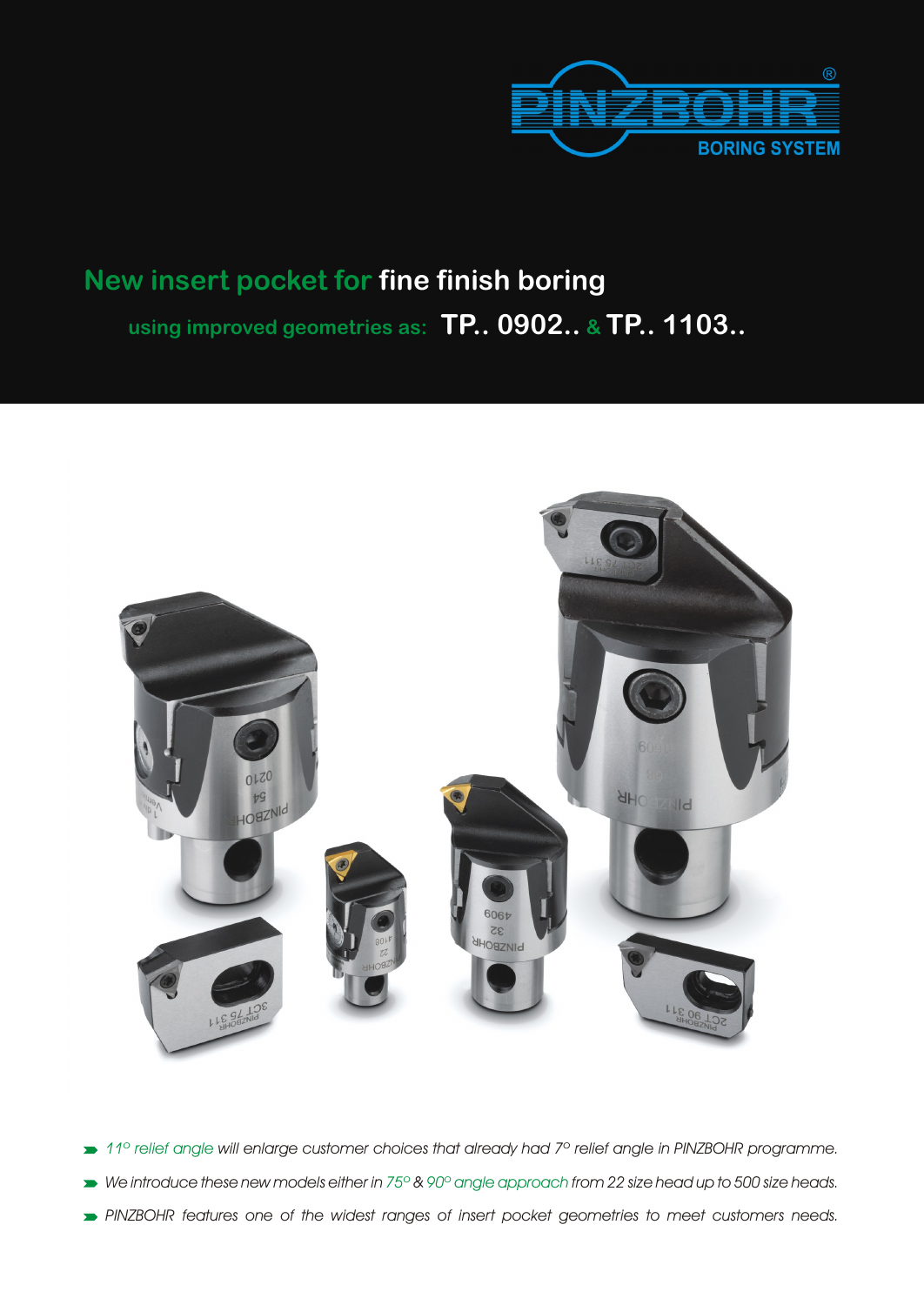## *INTEGRAL POCKET TYPE HEADS*

ADJUSTING ACCURACY 0.002 mm Ø **0 2**





J.

FINISH HEADS **75º** APPROACH

| <b>Min</b> | <b>Bore Range</b><br><b>Max</b> | øD | <b>Dimension</b><br>øD <sub>1</sub> |    | <b>Product</b><br><b>Number</b> | <b>Insert</b> | <b>Clamp Screw</b> | Kg.   |               | Oi. Key      | Locking Key<br>Clamp Key |
|------------|---------------------------------|----|-------------------------------------|----|---------------------------------|---------------|--------------------|-------|---------------|--------------|--------------------------|
| 24         | 30                              | 22 | 12                                  | 34 | A02275310                       | TP∏∏ 0902∏∏   | <b>TT 400</b>      | 0.100 | HK 020        | <b>TK 08</b> | <b>HK 030</b>            |
| 29         | 40                              | 27 | 15                                  | 42 | A02775310                       | TP□□ 0902□□   | <b>TT 400</b>      | 0.160 | <b>HK 020</b> | <b>TK 08</b> | <b>HK 040</b>            |
| 39         | 50                              | 32 | 20                                  | 45 | A03275310                       | TP□□ 0902□□   | TT 400             | 0.250 | HK 025        | <b>TK 08</b> | <b>HK 040</b>            |
| 49         | 65                              | 42 | 24                                  | 56 | A 04275 311                     | TP□□ 1103□□   | <b>TT 401</b>      | 0.510 | <b>HK 030</b> | <b>TK 10</b> | <b>HK 050</b>            |
| 63         | 82                              | 54 | 28                                  | 66 | A 05475 311                     | TP⊟⊟ 1103⊟⊟   | TT 401             | 1.020 | <b>HK 030</b> | TK 10        | <b>HK 060</b>            |





FINISH HEADS **90º** APPROACH

| <b>Min</b> | <b>Bore Range</b><br><b>Max</b> | øD | <b>Dimension</b><br>ØD <sub>1</sub> L |    | <b>Product</b><br><b>Number</b> | <b>Insert</b>               | <b>Clamp Screw</b> | Kg.   | Adj           | tel<br>Clamp - | Locking Key<br>Tel |  |
|------------|---------------------------------|----|---------------------------------------|----|---------------------------------|-----------------------------|--------------------|-------|---------------|----------------|--------------------|--|
| 24         | 30                              | 22 | 12                                    | 34 | A02290310                       | 0902<br><b>TPOO</b>         | <b>TT 400</b>      | 0.100 | <b>HK 020</b> | <b>TK 08</b>   | HK 030             |  |
| 29         | 40                              | 27 | 15                                    | 42 | A02790310                       | 0902<br><b>TP</b>           | <b>TT 400</b>      | 0.160 | <b>HK 020</b> | <b>TK08</b>    | <b>HK 040</b>      |  |
| 39         | 50                              | 32 | 20                                    | 45 | A03290310                       | $0902$ $\Pi$<br>TPNN        | <b>TT 400</b>      | 0.250 | HK 025        | <b>TK 08</b>   | HK 040             |  |
| 49         | 65                              | 42 | 24                                    | 56 | A 04290 311                     | TP□□ 1103□□                 | <b>TT 401</b>      | 0.510 | <b>HK 030</b> | <b>TK 10</b>   | <b>HK 050</b>      |  |
| 63         | 82                              | 54 | 28                                    | 66 | A 05490 311                     | 1103<br>TPI<br>$\mathbb{L}$ | <b>TT 401</b>      | 1.020 | <b>HK 030</b> | TK 10          | <b>HK 060</b>      |  |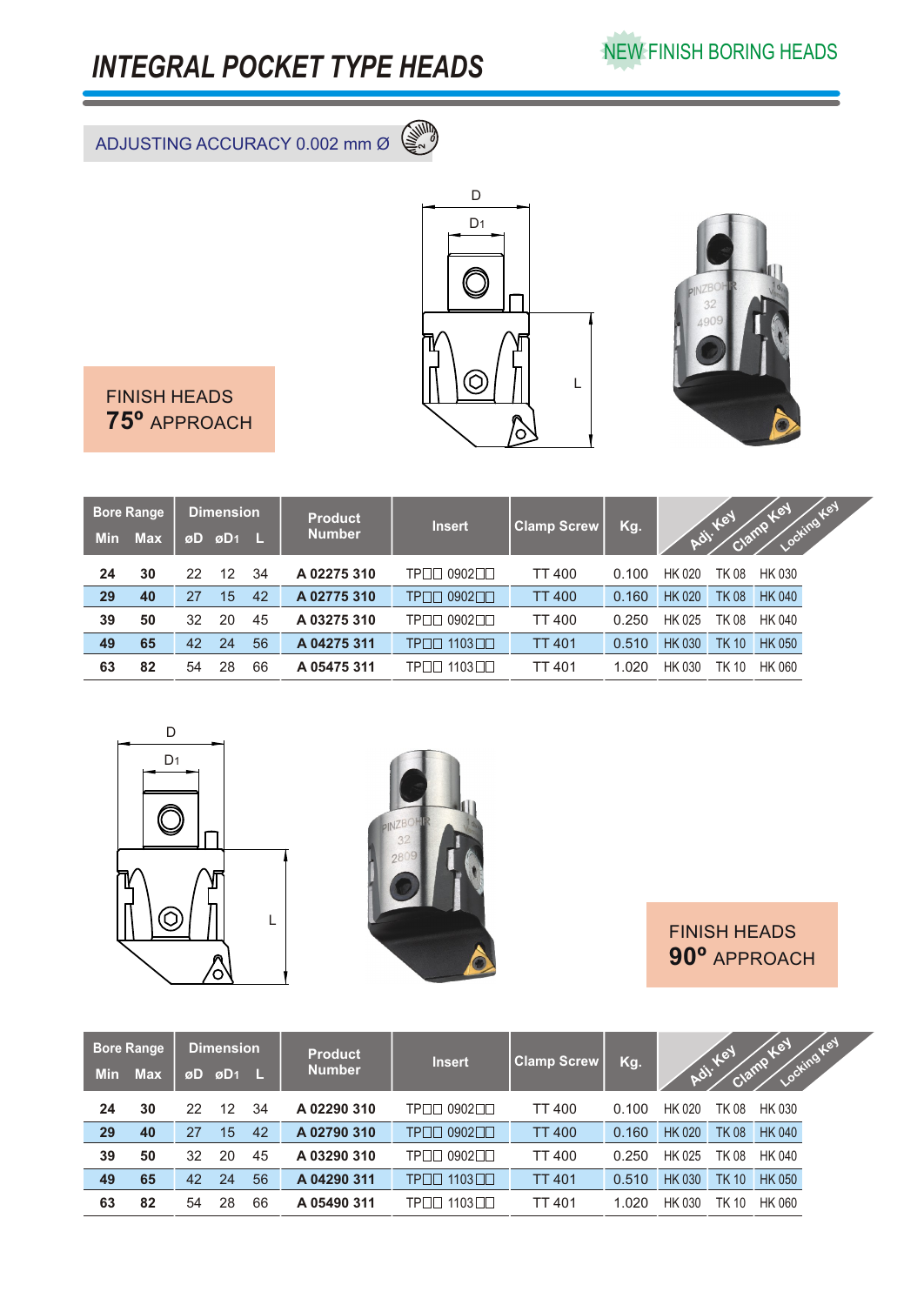### *CARTRIDGE TYPE HEADS*

NEW FINISH BORING HEADS

#### ADJUSTING ACCURACY 0.002 mm Ø **<sup>0</sup> 221119**





FINISH HEADS **75º** APPROACH

| <b>Min</b> | <b>Bore Range</b><br><b>Max</b> | <b>Dimension</b><br>$ØD1$ L<br>øD |    |     | <b>Product</b><br><b>Number</b> | Cartridge <sup>*</sup> | <b>Clamp Screw</b> | Kg.   | Adj.          | tex<br>Clamp | odting tex<br>TOY |
|------------|---------------------------------|-----------------------------------|----|-----|---------------------------------|------------------------|--------------------|-------|---------------|--------------|-------------------|
| 80         | 102                             | 68                                | 36 | 86  | A 06875 311                     | 2CT 75 311             | <b>TT 401</b>      | 2.050 | HK 050        | TK 10        | HK 080            |
| 100        | 125                             | 85                                | 50 | 100 | A 08575 311                     | 3CT 75 311             | <b>TT 401</b>      | 3.930 | <b>HK 060</b> | <b>TK 10</b> | <b>HK 080</b>     |
| 125        | 160                             | 110                               | 60 | 100 | A 10075 311                     | 3CT 75 311             | TT 401             | 6.250 | <b>HK 060</b> | TK 10        | HK 080            |
| 160        | 220                             | 145                               | 60 | 100 | A 20075 311                     | 3CT 75 311             | <b>TT 401</b>      | 8.330 | <b>HK 060</b> | <b>TK 10</b> | <b>HK 080</b>     |





FINISH HEADS **90º** APPROACH

| <b>Min</b> | <b>Bore Range</b><br><b>Max</b> | <b>Dimension</b><br>øD<br>$\boldsymbol{\varnothing}$ D <sub>1</sub> L |    |     |             |            | <b>Product</b><br><b>Number</b> | <b>Cartridge</b> <sup>13</sup> | <b>Clamp Screw</b> | Kg.          | $\delta y$    | tey | ocking Key<br>TEX |  |
|------------|---------------------------------|-----------------------------------------------------------------------|----|-----|-------------|------------|---------------------------------|--------------------------------|--------------------|--------------|---------------|-----|-------------------|--|
| 80         | 102                             | 68                                                                    | 36 | 86  | A06890311   | 2CT 90 311 | <b>TT 401</b>                   | 2.050                          | <b>HK 050</b>      | TK 10        | <b>HK 080</b> |     |                   |  |
| 100        | 125                             | 85                                                                    | 50 | 100 | A 08590 311 | 3CT 90 311 | <b>TT 401</b>                   | 3.930                          | <b>HK 060</b>      | <b>TK 10</b> | <b>HK 080</b> |     |                   |  |
| 125        | 160                             | 110                                                                   | 60 | 100 | A 10090 311 | 3CT 90 311 | <b>TT 401</b>                   | 6.250                          | <b>HK 060</b>      | TK 10        | <b>HK 080</b> |     |                   |  |
| 160        | 220                             | 145                                                                   | 60 | 100 | A 20090 311 | 3CT 90 311 | <b>TT 401</b>                   | 8.330                          | <b>HK 060</b>      | <b>TK 10</b> | <b>HK 080</b> |     |                   |  |

FULL CARTRIDGE INFORMATION (INCLUDING INSERT SIZE) IN BACKCOVER \*